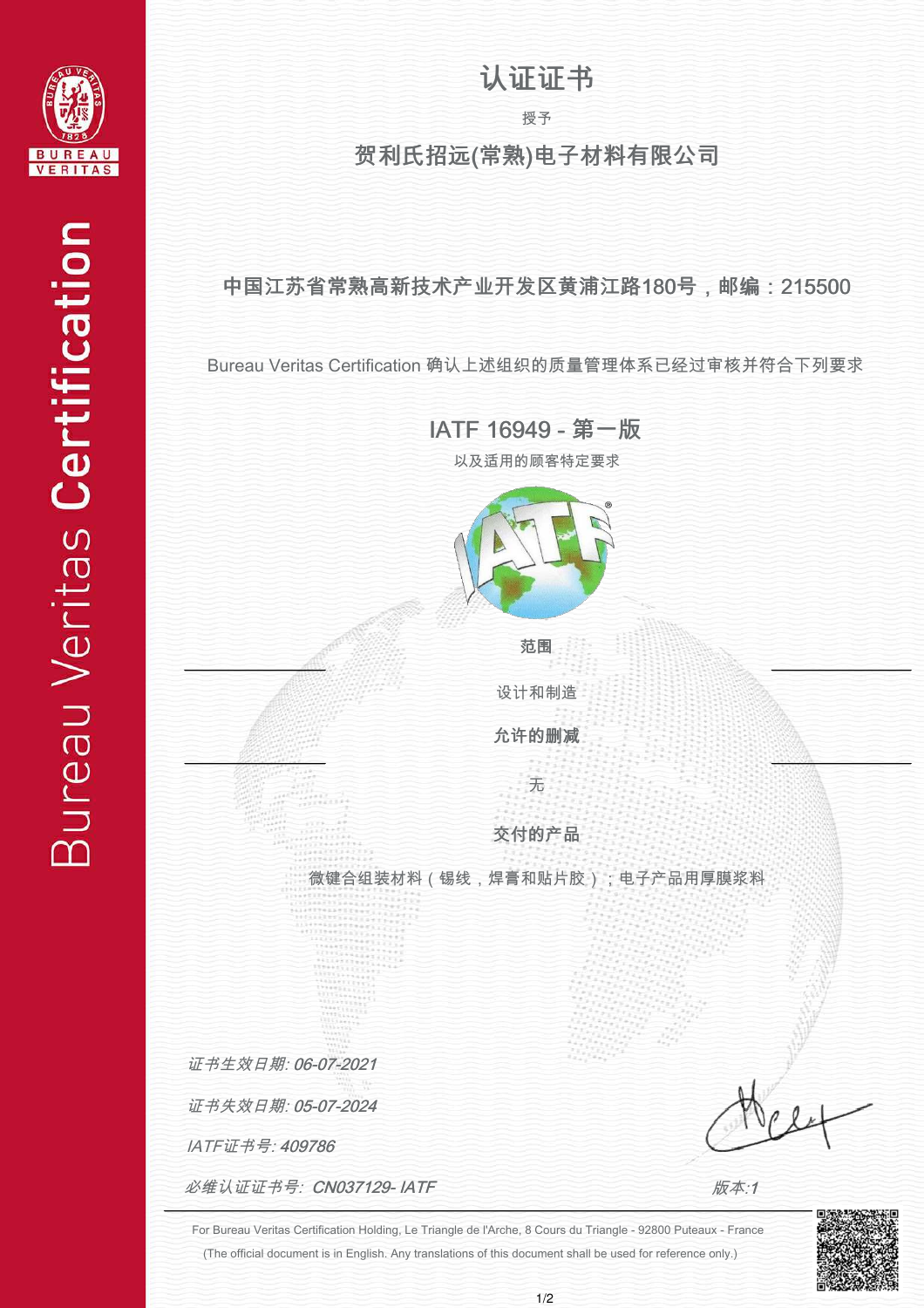



#### 授予 认证证书的附录

## 贺利氏招远(常熟)电子材料有限公司

#### 中国江苏省常熟高新技术产业开发区黄浦江路180号,邮编:215500

外部支持场所

| 场所名称                                 | 场所地址                                             | 支持活动     |  |
|--------------------------------------|--------------------------------------------------|----------|--|
| Heraeus Deutschland<br>GmbH & Co. KG | Heraeusstrabe 12-14, DE-63450, Hanau,<br>Germany | 研究与开发,采购 |  |

IATF证书号: 409786 证书失效日期: 05-07-2024 证书生效日期: 06-07-2021

必维认证证书号:  $CN037129$ -IATF

版本:1

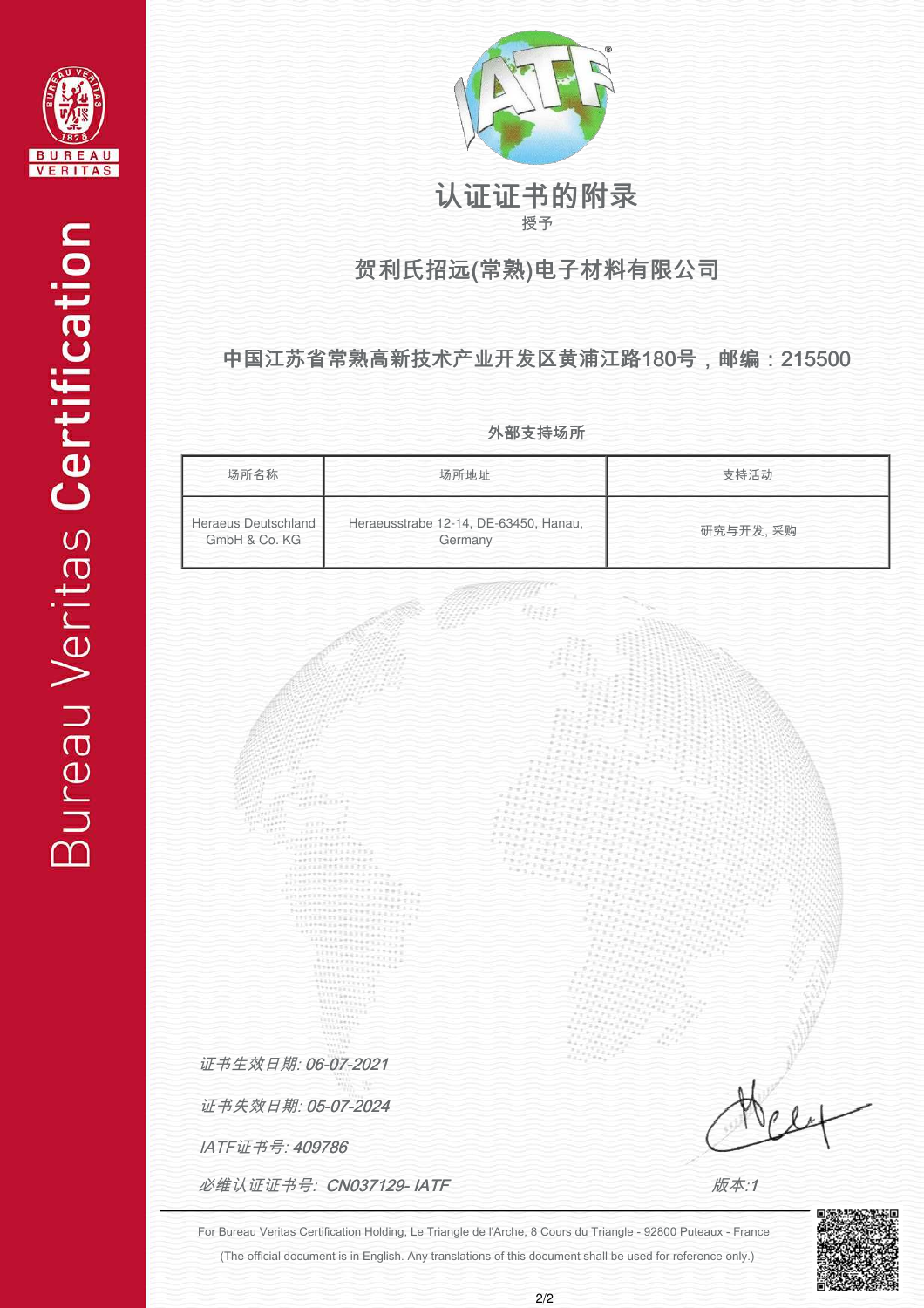

# Certificate of Approval

Awarded to

Heraeus Zhaoyuan (Changshu) Electronic Materials Co., Ltd.

#### No. 180, Huangpujiang Road, Changshu High-tech Industrial Development Zone, 215500, Changshu, Jiangsu Province, China

Bureau Veritas Certification certify that the Quality Management System of the above organisation has been audited and found to be in accordance with the requirements of

#### IATF 16949 - First Edition

and the applicable customer specific requirements



**SCOPE** 

Design and manufacturing

PERMITTED EXCLUSION(S)

None

#### PRODUCT(S) DELIVERED

Microbond assembly materials (solder wire, solder paste, mount adhesive); Thick film material for electronic products

Date Of Certification: 06-07-2021

Date Of Expiration: 05-07-2024

IATF Certificate N°: 409786

Bureau Veritas Certification Certificate N°: CN037129-IATF

Ī j ļ j j j Ì

Revision:1